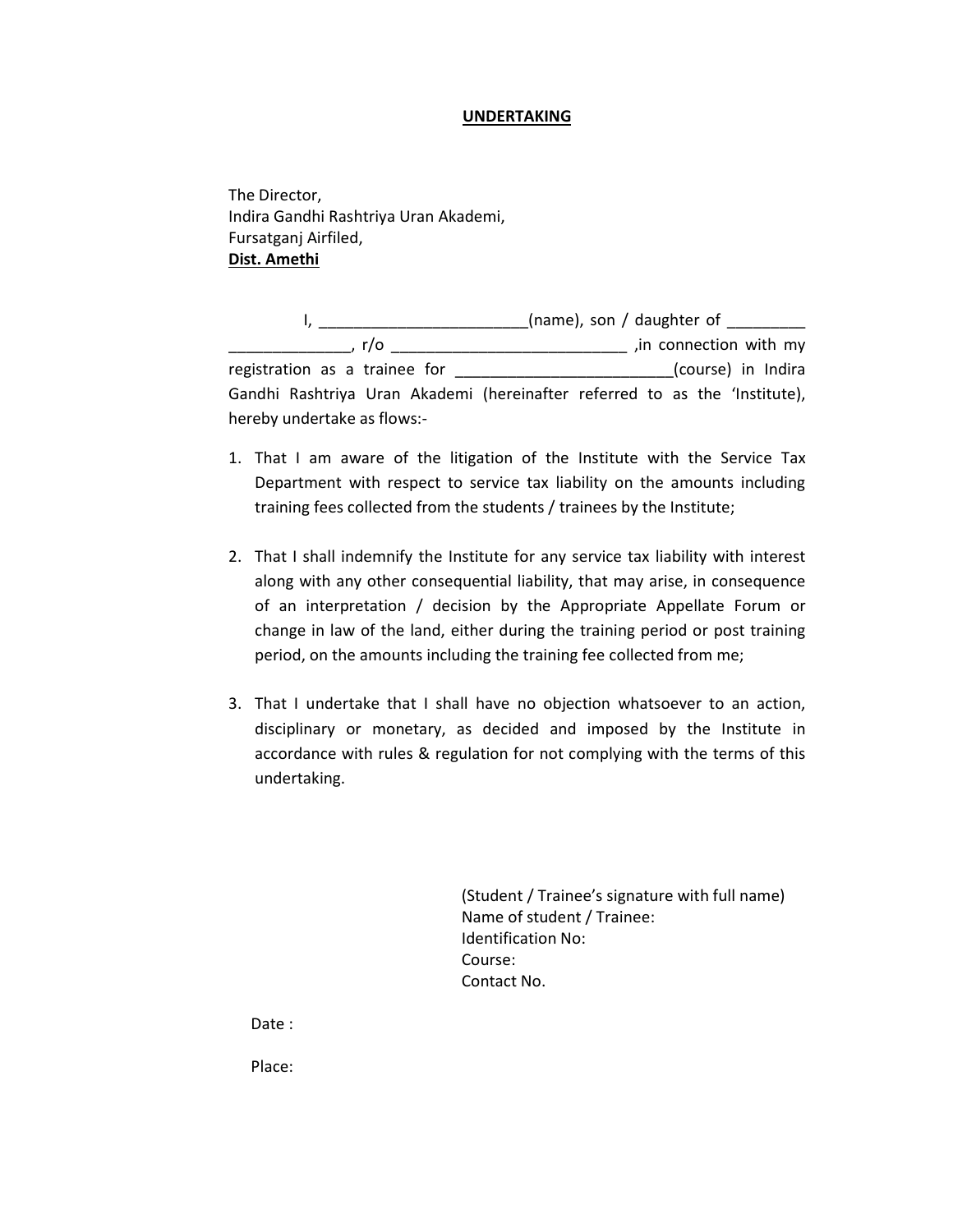## **UNDERTAKING BY THE PARENT / GUARDIAN**

The Director, Indira Gandhi Rashtriya Uran Akademi, Fursatganj Airfiled, **Dist. Amethi**

I, \_\_\_\_\_\_\_\_\_\_\_\_\_\_\_\_\_(name of the parent / guardian). p/o-g/o \_\_\_ \_\_\_\_\_\_\_\_\_\_\_\_\_\_\_\_\_\_\_\_\_ (name of the student / trainee), r/o\_\_\_\_\_\_\_\_\_\_\_\_\_\_\_ **wake** thereby affirm that I am conversent with the

undertaking regarding service tax that has been signed by my son / daughter. I hereby undertake that I shall abide by all the rules, regulations, and conditions imposed by the institute, as amended from time to time. I also undertake to uphold the undertaking that has been entered into by my son / daughter.

(Signature of the parent / guardian with full name)

Date:

Place: